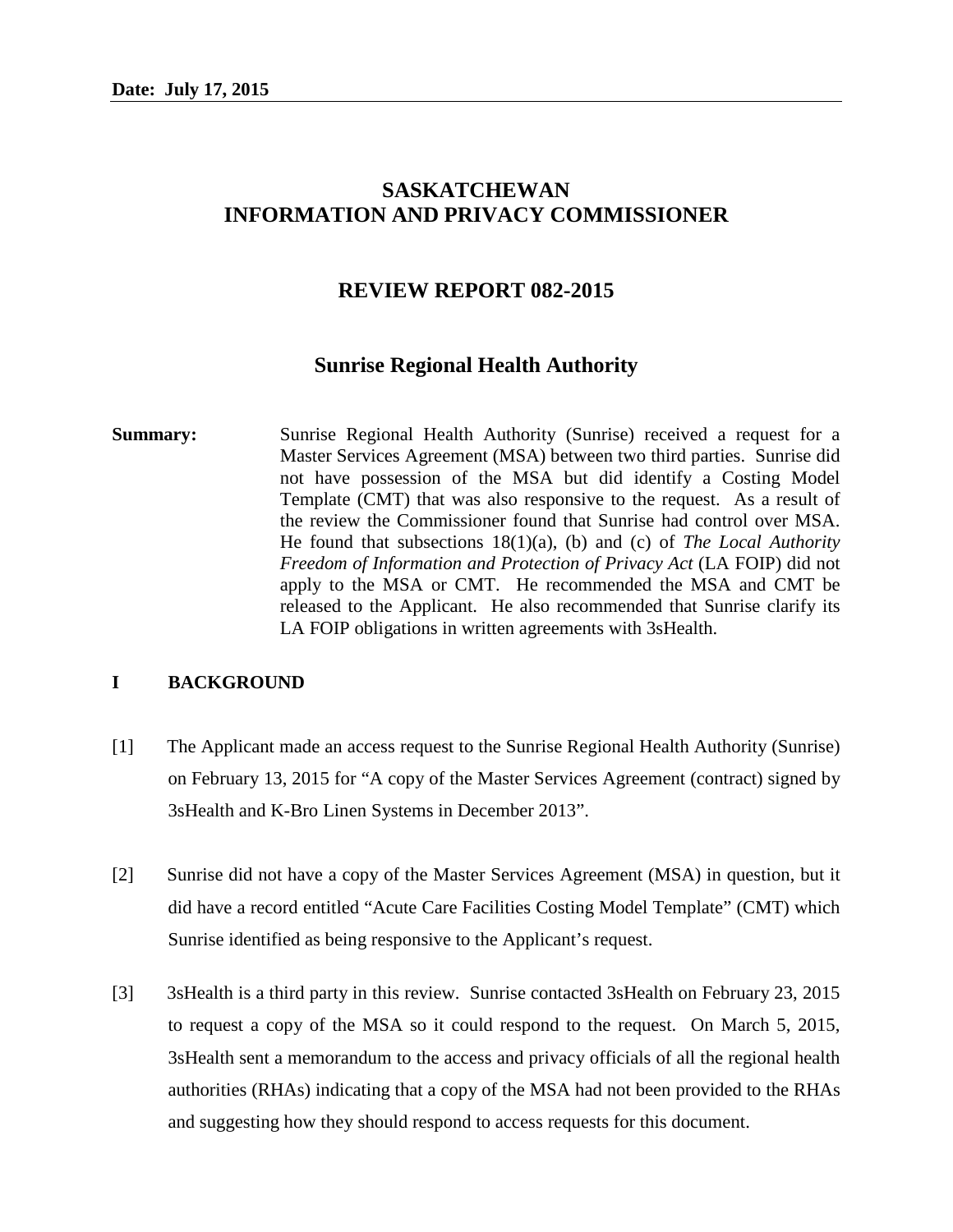- [4] On March 10, 2015, Sunrise wrote a letter to 3sHealth indicating that although it did not have possession of the MSA, it believed it did have control of the record. The letter also identified 3sHealth as an organization that may have third party interests in the MSA and the CMT. It indicated that Sunrise intended to release both the MSA and CMT pursuant to subsection 18(3) of *The Local Authority Freedom of Information and Protection of Privacy Act* (LA FOIP). Pursuant to section 33 of LA FOIP, Sunrise gave 3sHealth 20 days to raise any objections.
- [5] In response, on March 13, 2015, 3sHealth indicated to Sunrise that it objected to the release of both records and raised subsections  $18(1)(a)$ , (b) and (c) of LA FOIP.
- [6] On April 7, 2015, the Applicant received a letter from Sunrise stating that access to the MSA had been denied pursuant to subsection  $18(1)(c)$  of LA FOIP. The letter also indicated that Sunrise has decided to provide access to the CMT, however, pursuant to subsection 36(2)(b), 3sHealth would have 20 days to request a review from my office.
- [7] On April 9, 2015, the Applicant requested a review by my office of Sunrise's decision to withhold the MSA.
- [8] On April 15, 2015, 3sHealth requested a review by my office of Sunrise's decision to release the CMT.
- [9] On April 17, 2015, 3sHealth provided a redacted version of the MSA to Sunrise. A copy was also provided to the Applicant. However, the Applicant still wished to continue with the review of the decision to withhold the severed portions of the MSA.
- [10] On April 23, 2015, my office provided notification to the Applicant, Sunrise and 3sHealth of our intention of undertaking these reviews. In addition, my office identified a second third party, K-Bro Linens (K-Bro). Notification of these reviews was provided to K-Bro.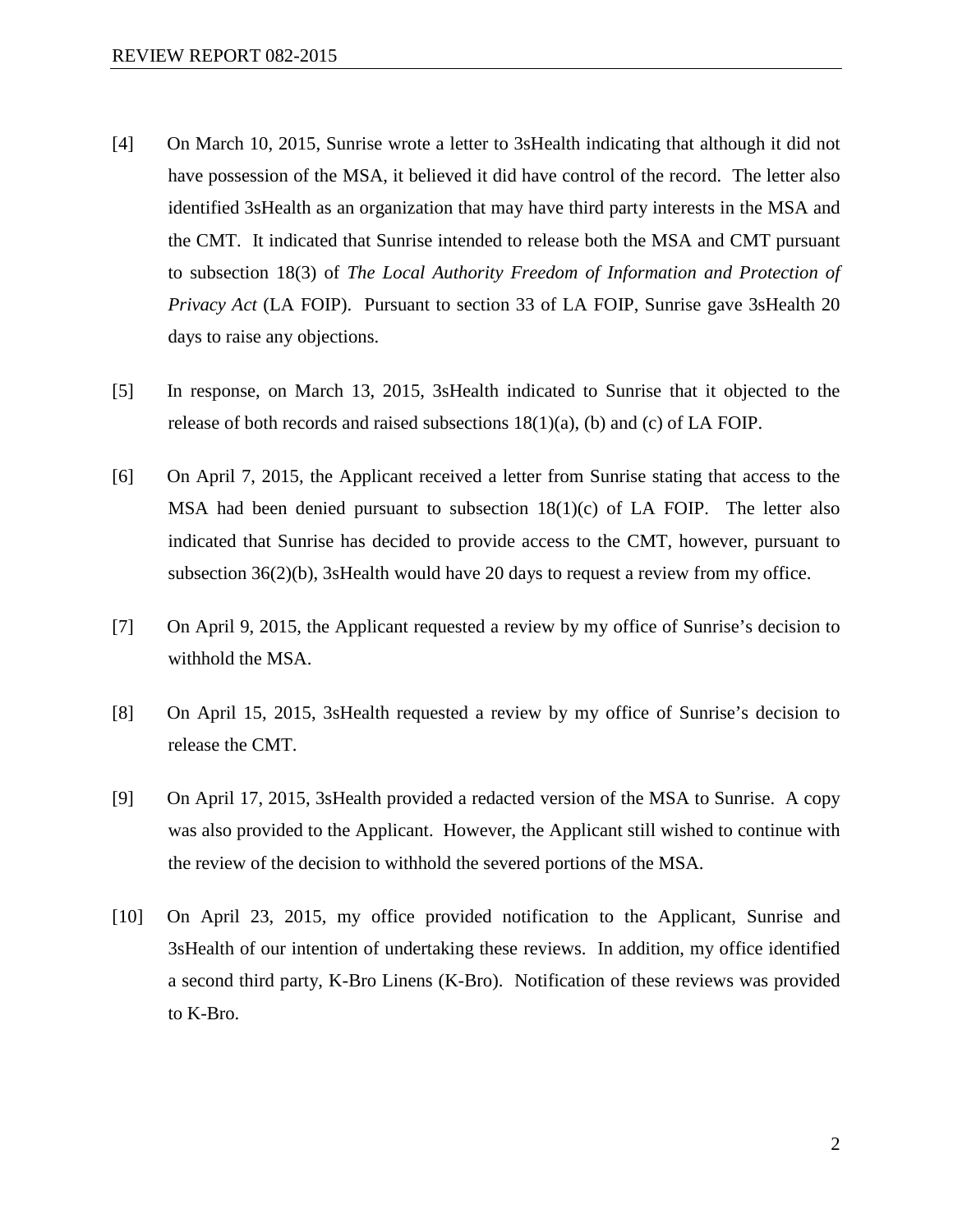[11] This Report is divided into two parts. The first addresses the review of Sunrise's decision to withhold the MSA. The second addresses the review of Sunrise's decision to release the CMT.

# **II RECORDS AT ISSUE**

## **PART A – MSA**

- [12] The MSA is 264 pages. Portions of 61 pages have been severed.
- [13] K-Bro has categorized the severed portions of the MSA as follows:
	- Quality Assurance Standards (severed portions on pages 99-101, 103-105, 108- 125)
	- Transition procedure (severed portions on page 39)
	- Soft landing procedures (severed portions on page 189)
	- Pricing, terms, rates and adjustments (severed portions on pages 127-128, 131- 133, 136-165)
- [14] K-Bro has indicated it believes that subsections 18(1)(a), (b) and (c) of LA FOIP apply to the MSA.

# **PART B - CMT**

[15] The CMT is 17 pages (a pdf version of a Microsoft Excel workbook). The Applicant has not received any part of the document. K-Bro has indicated it believes subsections  $18(1)(a)$ , (b) and (c) of LA FOIP apply to the CMT.

# **III DISCUSSION OF THE ISSUES**

# **PART A – MSA**

# **1. Does Sunrise have control of the record?**

[16] Section 5 of LA FOIP states: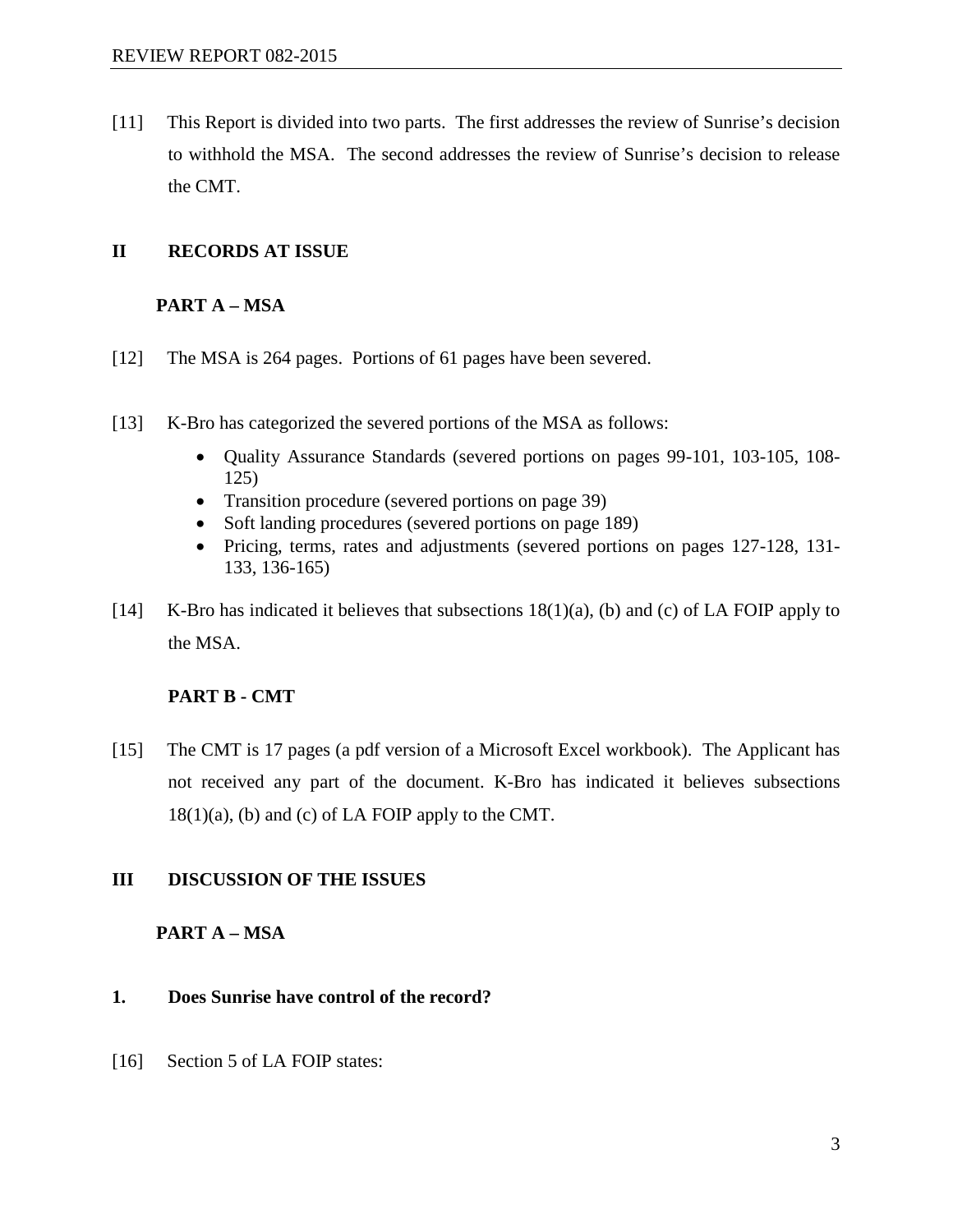**5** Subject to this Act and the regulations, every person has a right to and, on an application made in accordance with this Part, shall be permitted access to records that are in the possession or under the control of a local authority.

- [17] Section 5 is clear that access can be granted provided the records are in the possession or under the control of a local authority.
- [18] My office has stated that possession is physical possession plus a measure of control of the record. Control connotes authority. A record is under the control of a local authority when the local authority has the authority to manage the record, including restricting, regulating and administering its use, disclosure or disposition.
- [19] In this case, Sunrise only has possession of the portions of the MSA that have not been severed. It does not have possession of the severed portions that are under review.
- [20] 3sHealth has challenged whether the MSA is under the control of Sunrise.
- [21] Before I can make a decision on whether section 18 of LA FOIP applies to the MSA, which could result in a recommendation that Sunrise release additional portions to the Applicant, I must first determine if Sunrise has control of the MSA.
- [22] In the past, my office has used the following 15 criteria for determining any measure of control:
	- 1. The record was created by a staff member, an officer, or a member of the public body in the course of his or her duties performed for the public body;
	- 2. The record was created by an outside consultant for the public body;
	- 3. The public body possesses the record, either because it has been voluntarily provided by the creator or pursuant to a mandatory or statutory or employment requirement;
	- 4. An employee of the public body possesses the record for the purposes of his or her duties performed for the public body;
	- 5. The record is specified in a contract as being under the control of a public body and there is no understanding or agreement that the records are not to be disclosed;
	- 6. The content of the record relates to the public body's mandate and core, central or basic functions;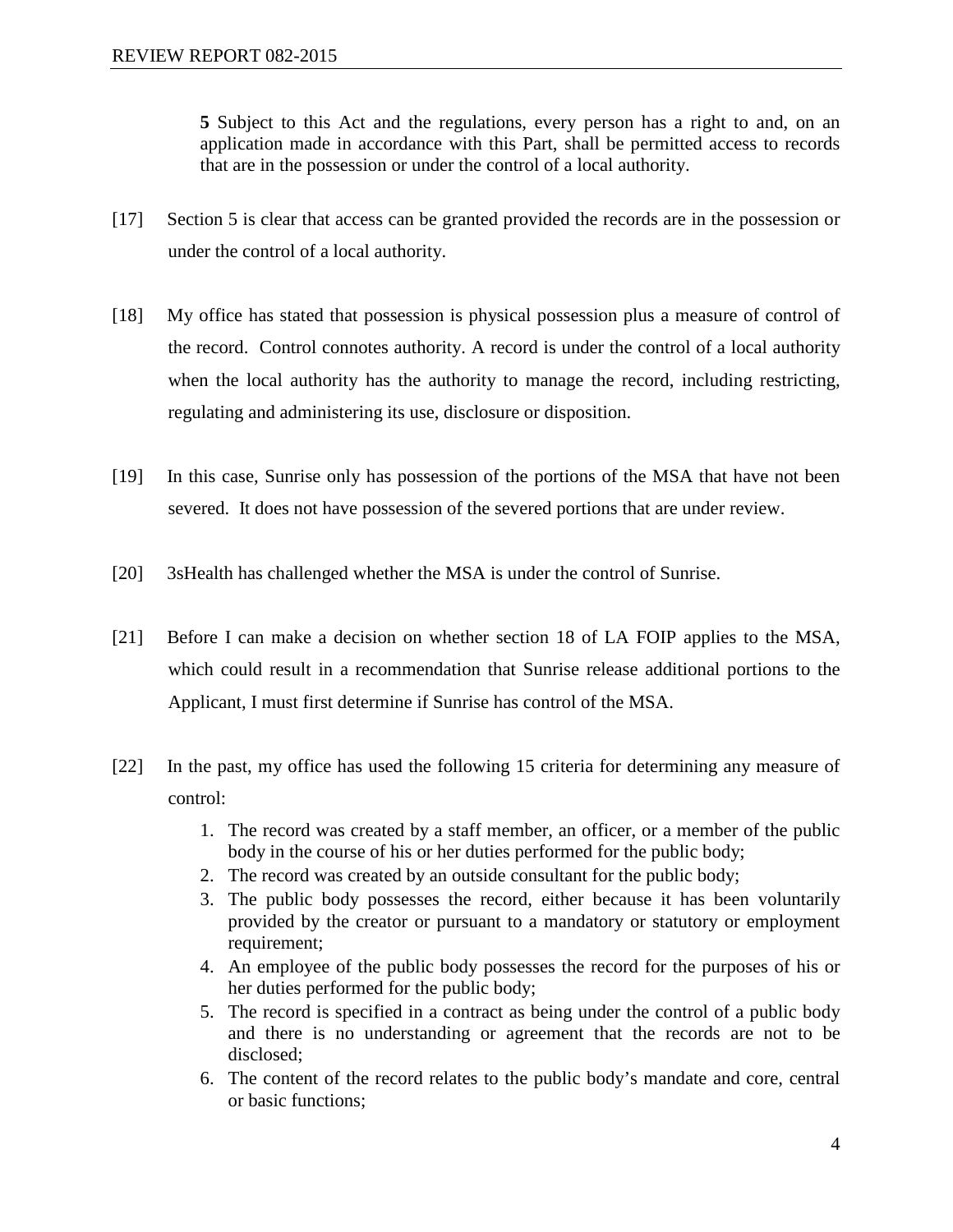- 7. The public body has a right of possession of the record;
- 8. The public body has the authority to regulate the record's use and disposition;
- 9. The public body paid for the creation of the records;
- 10. The public body has relied upon the record to a substantial extent;
- 11. The record is closely integrated with other records held by the public body;
- 12. A contract permits the public body to inspect, review and/or possess copies of the records the contractor has produced, received or acquired;
- 13. The public body's customary practice in relation to possession or control of records of this nature in similar circumstances;
- 14. The customary practice of other bodies in a similar trade, calling or profession in relation to possession or control of records of this nature in similar circumstances; and
- 15. The owner of the records.
- [23] All 15 criteria do not have to be met in order to find that a public body has a measure of control. In addition, this is a non-exhaustive list. In other words, there may be other criteria that could persuade me that Sunrise does or does not have control of the MSA.

#### *Was the record created by an outside consultant for Sunrise?*

- [24] Sunrise qualifies as a local authority pursuant to subsection 2(f) of LA FOIP.
- [25] Neither 3sHealth, nor K-Bro, qualify as local authorities pursuant to subsection 2(f) of LA FOIP. However, in the context of this review, they both qualify as third parties pursuant to subsection 2(k) of LA FOIP.
- [26] It is unusual for my office to consider whether a local authority would have control over an agreement between two third parties. However, in this case, it appears that the MSA has significant implications for Sunrise. It appears that 3sHealth is acting as a contractor that has procured laundry services for Sunrise.
- [27] 3sHealth is a corporation created by statute under *An Act to Incorporate Saskatchewan Health-Care Association.* Its mandate is to enhance shared services among RHAs and the Saskatchewan Cancer Agency. These functions were once part of the Saskatchewan Association of Health Organizations (SAHO), out of which 3sHealth was formed. One of 3sHeath's projects was to procure laundry services for the RHAs. Through a request for proposal (RFP) process, 3sHealth examined the appropriateness of different laundry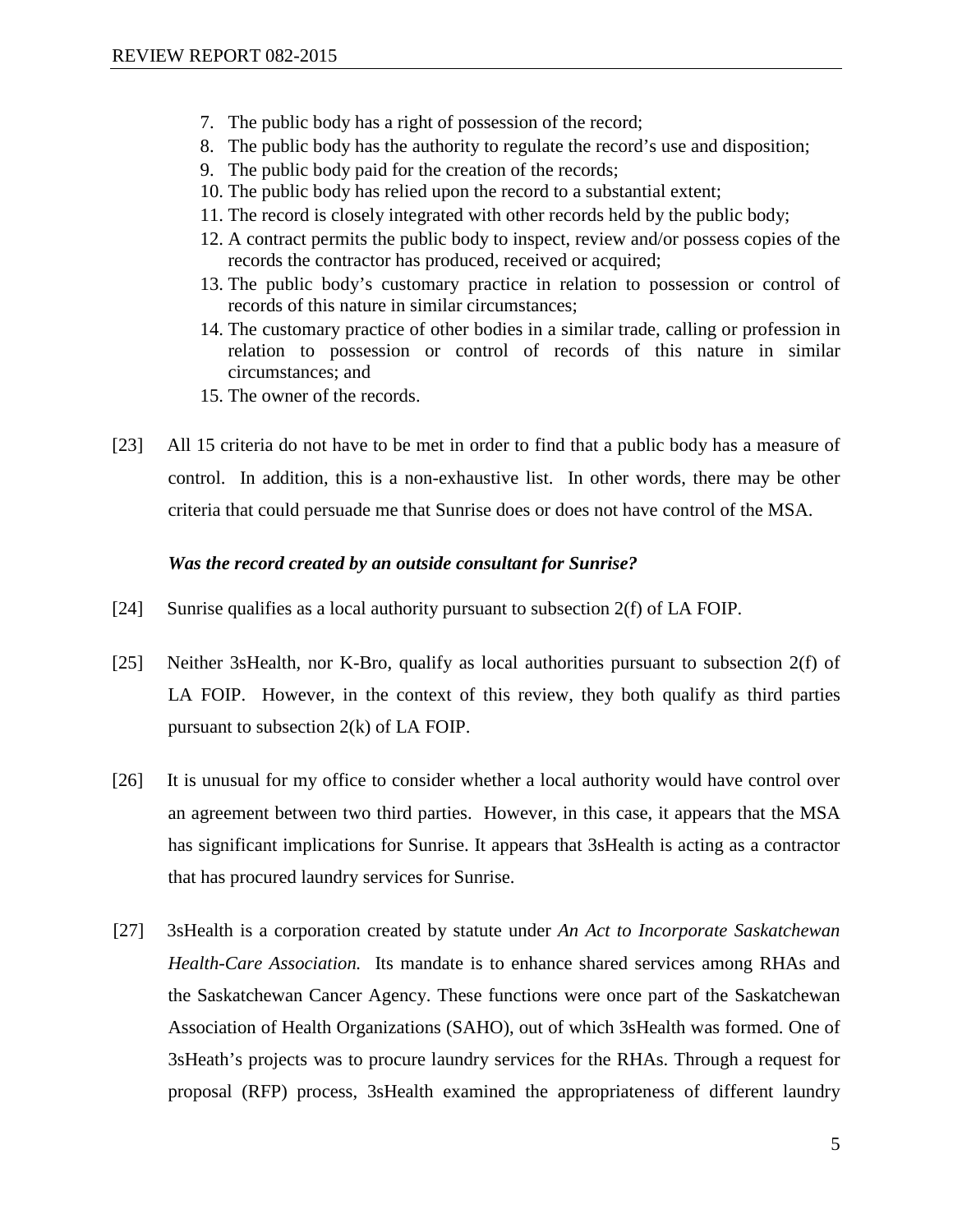service providers for RHAs. This would be the role of an outside consultant or agent. 3sHealth also made the decision that K-Bro was the best laundry provider and has procured those services on behalf of the RHAs. Therefore, 3sHealth fills more than an outside consultant role for Sunrise and the other RHA, it fills a contractor role for Sunrise.

- [28] With its submission which claimed Sunrise did not have control of the MSA, 3sHealth provided my office with a copy of a master services agreement between SAHO and Sunrise, dated September 27, 2007.
- [29] 3sHealth's submission stated:

Typically, 3sHealth provides services to the Region pursuant to service schedules signed under a master services agreement between 3sHealth (formerly SAHO) and the Region, dated September 27, 2007.

In the case of the Provincial Linen Services Project, no service schedule was entered into between 3sHealth and the Region. Instead, a letter dated December 13, 2013 was provided to the Region that outlined 3sHealth's negotiations and agreement with K-Bro.

- [30] Upon review of the above agreement, which Sunrise and 3sHealth accepts applies to their relationship, I note some of the more relevant clauses.
- [31] Article 12.1 provides:

### **12.1 Compliance with Laws**

Each Party agrees it will perform its responsibilities under this Agreement in accordance with all applicable statutes, regulations and other laws. In the event that a party discovers that it, or the other party, may be in contravention of its obligations pursuant to this Article 12, such party shall identify such contravention to the other party.

[32] LA FOIP is a law that Sunrise has obligations under. In this case, it has a duty to provide access to information where legally required. It cannot provide a record if it cannot get an unredacted copy. It cannot provide a contract which it has obligations under if it cannot get a copy of that contract. If there is a denial to provide an unredacted copy of a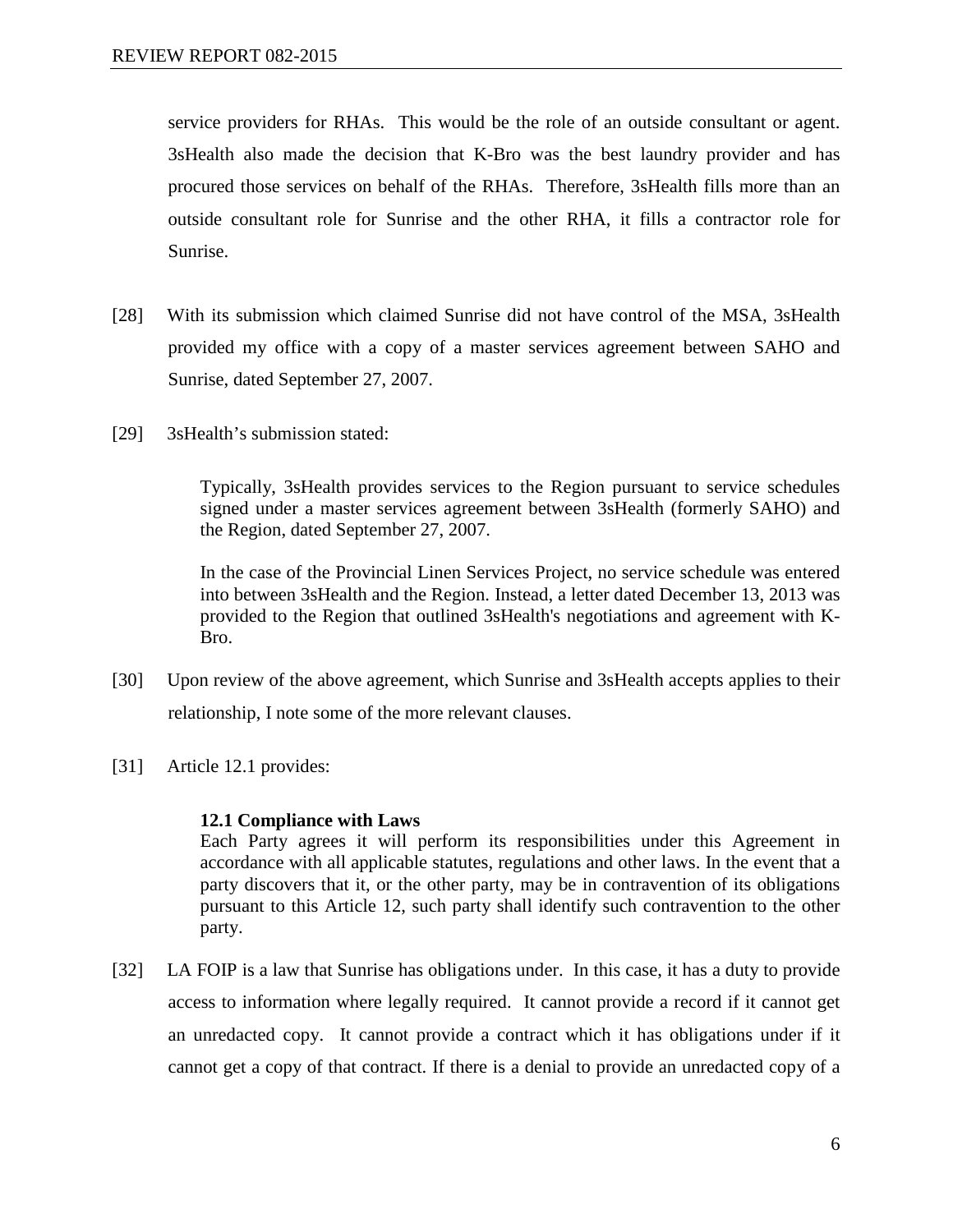contract by 3sHealth, it prevents Sunrise from complying with its obligations under FOIP.

[33] Clause 9.2(b) provides

The Parties agree that:

… (b) use or disclosure of the Region Confidential Information or SAHO Confidential Information may be made by the other Party to the extent required by law, including without limitation, to the extent that it is necessary for either Party to comply with the ongoing reporting requirements of the Provincial Auditor.

- [34] Use or disclosure can be made in accordance with the law. LA FOIP is part of Saskatchewan's law. This clause confirms for me that Sunrise can use or disclose the unredacted contract according to LA FOIP. 3sHealth has to provide an unredacted copy before Sunrise can complete its obligations under LA FOIP.
- [35] Clause 13.4(b) provides:

(b) Each Party shall be given notice of the Third Party Contracts in the Service Schedule and have the right to review the Third Party Contracts of the other Party prior to executing a Service Schedule;

- [36] Sunrise has not signed a Service Schedule but I would presume it would have to sign one prior to receiving service. Sunrise has a clear unambiguous right to review the contract. It is hard to review a contract without receiving an unredacted copy. I conclude, based on this agreement which Sunrise and 3sHealth agrees applies to their relationship, unquestionable gives Sunrise control over obtaining an unredacted copy of the MSA.
- [37] I find the MSA is under the control of Sunrise. After my office shared the draft report, 3sHealth provided an unredacted copy of the MSA to Sunrise.
- [38] My office has said in the past that a public body cannot contract out of access and privacy legislation. In other words, when contracting on a fee for service basis with some other organization, Sunrise should carefully consider how access to information and privacy should be addressed. That may require specific provisions in contracts to meet its obligations under LA FOIP. While I have found that Sunrise does have control of the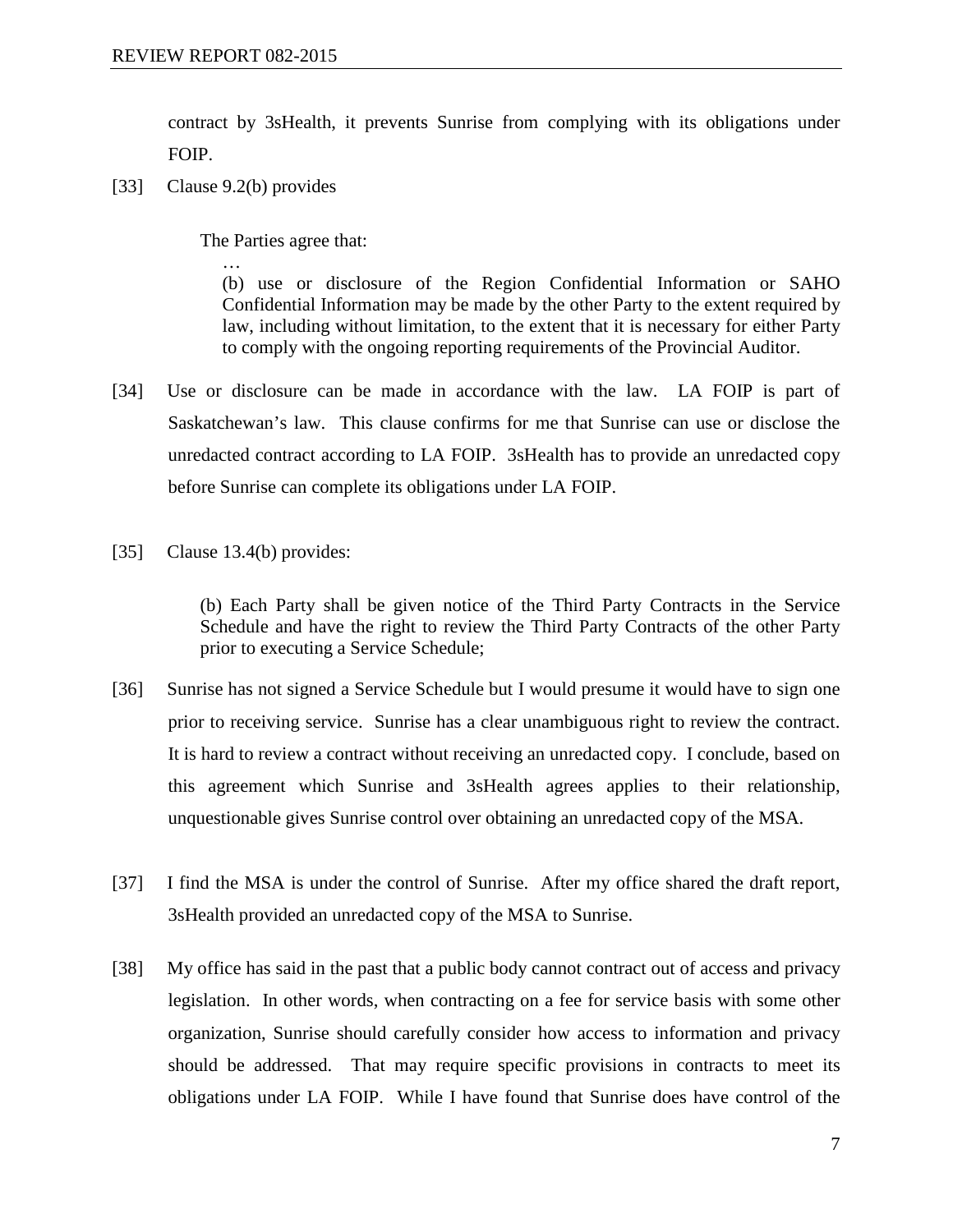record, I would expect there to be more explicit language in an agreement between 3sHealth and Sunrise.

[39] Further, 3sHealth has also indicated the following:

In addition to the facts noted in the Draft Report, please note the following additional facts. 3sHealth is currently undertaking a partnership review to strengthen the existing relationship and governance between 3sHealth and all of the health regions. This review will include the establishment of a new partnership agreement and service schedules (including a specific schedule for the laundry services at issue in the above-noted matter) between 3sHealth and the health regions.

[40] I also note subsection 33.1(2) of *The Regional Health Services Act* which states:

33.1(2) No regional health authority shall make any payments or provide any funding to a health care organization mentioned in subsection (1) for health services provided by that health care organization unless the regional health authority has a written agreement with the health care organization.

- [41] If 3sHealth were a health care organization, Sunrise would be obliged to have an agreement before it could make payments. In exploring ways to make the relationship between RHAs and 3sHealth more transparent and accountable, I will recommend to the Minister of Health that 3sHealth be made a health care organization for the purposes of *The Regional Health Services Act.*
- [42] The current agreement between 3sHealth and Sunrise does not sufficiently recognize Sunrise's obligations under LA FOIP and that it has the right to require unredacted copies of records pertaining to it in the possession of 3sHealth. With the partnership review described by 3sHealth in mind, I will recommend that the agreement between 3sHealth and Sunrise be revised.

### *Other Criteria*

[43] I have reviewed the other criteria in the context of this review. Most of the remaining criteria weigh in favour of finding the contact is under the control of Sunrise. However, I will not discuss them in this report because the issues discussed are enough to persuade me that the MSA is under the control of Sunrise.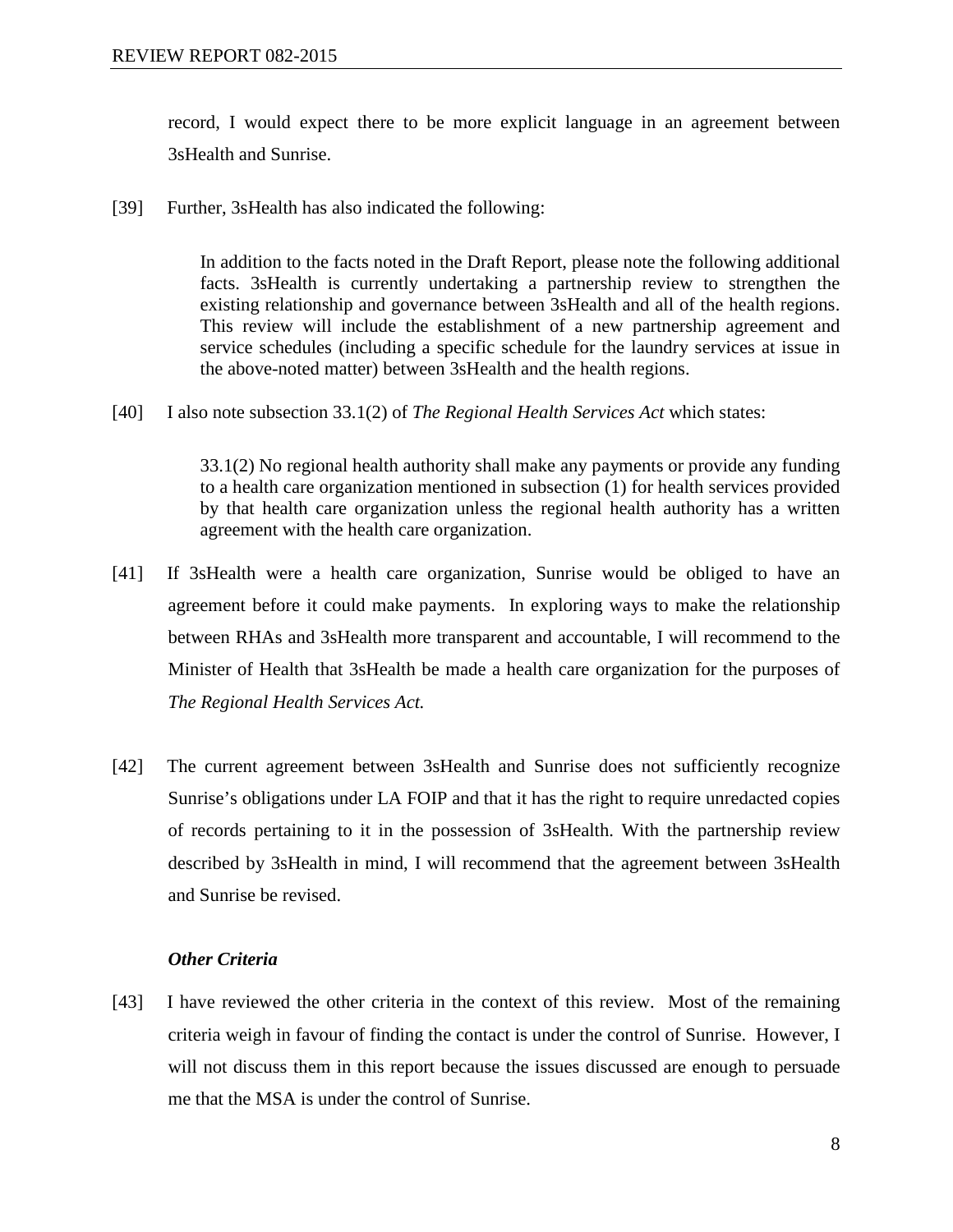# **2. Does subsection 18(1)(c) of LA FOIP apply to the withheld portions of the MSA?**

- [44] K-Bro has supplied my office with an unredacted copy of the MSA for use in this review.
- [45] Subsection  $18(1)(c)$  of LA FOIP states:

**18**(1) Subject to Part V and this section, a head shall refuse to give access to a record that contains:

…

- (c) information, the disclosure of which could reasonably be expected to:
	- (i) result in financial loss or gain to;

(ii) prejudice the competitive position of; or

(iii) interfere with the contractual or other negotiations of;

a third party; or

[46] My office has stated that the phrase, "could reasonably be expected to" result in any loss or gain, prejudice or interfere with, requires the harms test to be applied. A harms test is a set of criteria used to determine whether disclosure of records or information could reasonably be expected to cause harm to a particular interest. The harms test is as follows:

> 1. There must be a clear cause and effect relationship between the disclosure and the harm which is alleged;

> 2. The harm caused by the disclosure must be more than trivial or inconsequential; and

3. The likelihood of harm must be genuine and conceivable.

- [47] K-Bro has categorized the severed portions of the MSA as follows:
	- **Quality Assurance Standards**
	- Transition procedure
	- Soft landing procedures
	- Pricing, terms, rates and adjustments
- [48] With respect to the Quality Assurance Standards, K-Bro's submission stated that release of this information could reasonably be expected to interfere with contractual or other negotiations because future potential customers might "demand a similar quality assurance standard". It also stated that its competitors might use these standards as benchmarks in future bids. However, its submission also stated that the "quality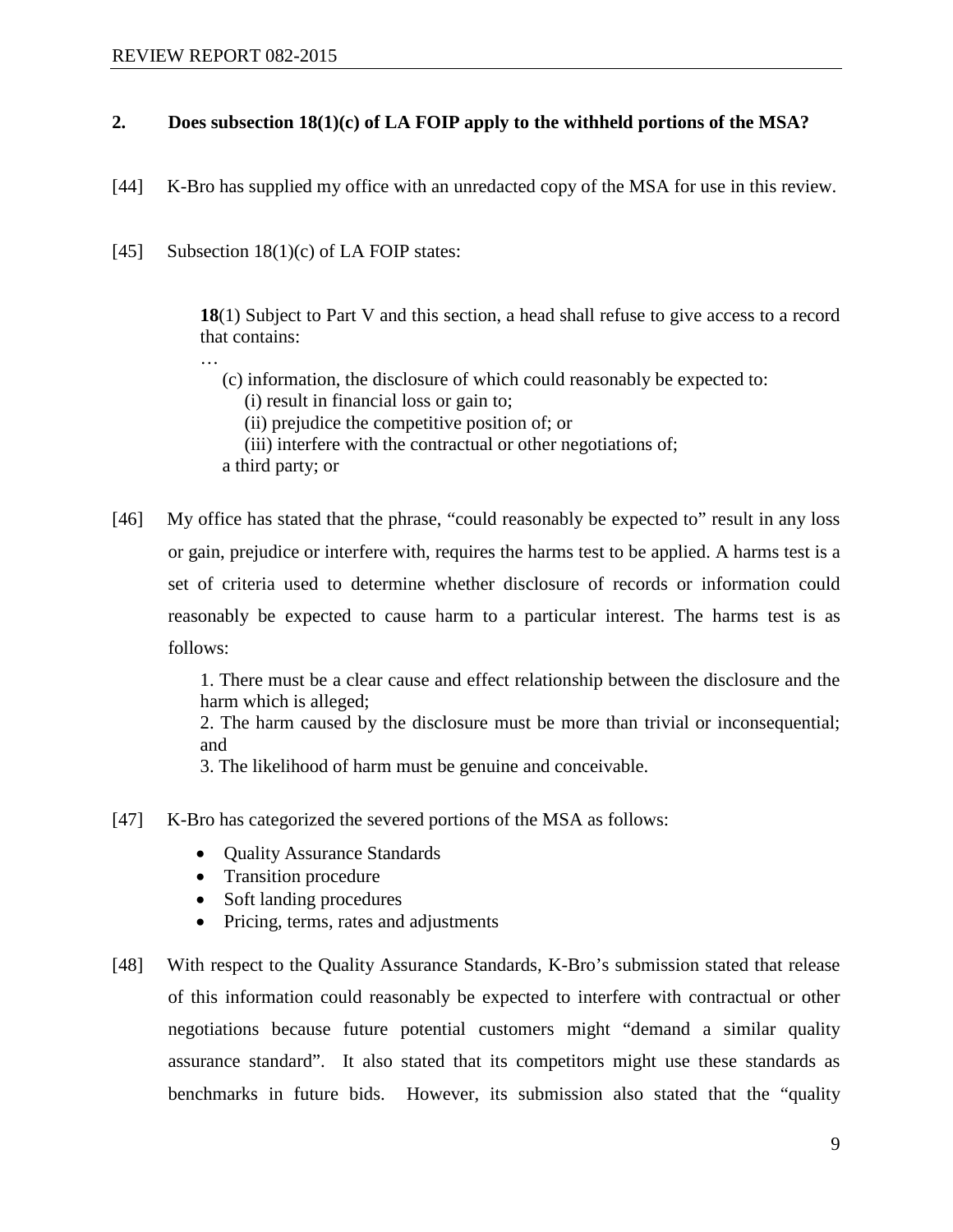assurance standard depends on the specific standard of the customer in each case and what has been negotiated with the particular customer." It also stated: "The quality assurance standard guaranteed by K-Bro varies between contracts depending on factors such as the facilities available…" If multiple factors must come in to play for each negotiated contract, I see no cause and effect relationship between release of the information at issue and future negotiations. Therefore, the first part of the test is not met. Subsection 18(1)(c) does not apply to this category of information.

- [49] With respect to the other types of information: transition period, soft landing and pricing, terms, rates and adjustments, K-Bro has indicated that it believes that release of this information could reasonably be expected to prejudice its competitive position or interfere with future negotiations. My office has found in the past that there is precedent from other jurisdictions that demonstrates that there is no clear cause and effect relationship between disclosures of contracts and the negotiation of future potential contracts. This office has also said that disclosure, not secrecy, is the default for records of this sort. K-Bro has not demonstrated that there are any extraordinary circumstances to cause me to deviate from this view in this case. Further, the Applicant's submission pointed to an Order F10-28 from BC's Office of the Information and Privacy Commissioner (OIPC). It considered a contract between K-Bro and an RHA in BC. The BC OIPC found that K-Bro did not demonstrate that the release of the contract could reasonably be expected to harm third party interests. The Order went to judicial review and the petition was dismissed.
- [50] Finally, K-Bro specifically flagged an Annual Inflation Adjustment Formula and a price adjustment formula in the event of an order by a body such as the Saskatchewan Labour Relations Board or a court imposing a collective bargaining agreement on K-Bro. It specifically noted that release of this information could reasonably be expected to interfere with negotiations with trade unions. These formulas outline adjustments for labour related costs. I assume these formulas were developed to directly offset increases in labour costs. K-Bro has not explained how it would influence any negotiations. There is no clear cause and effect.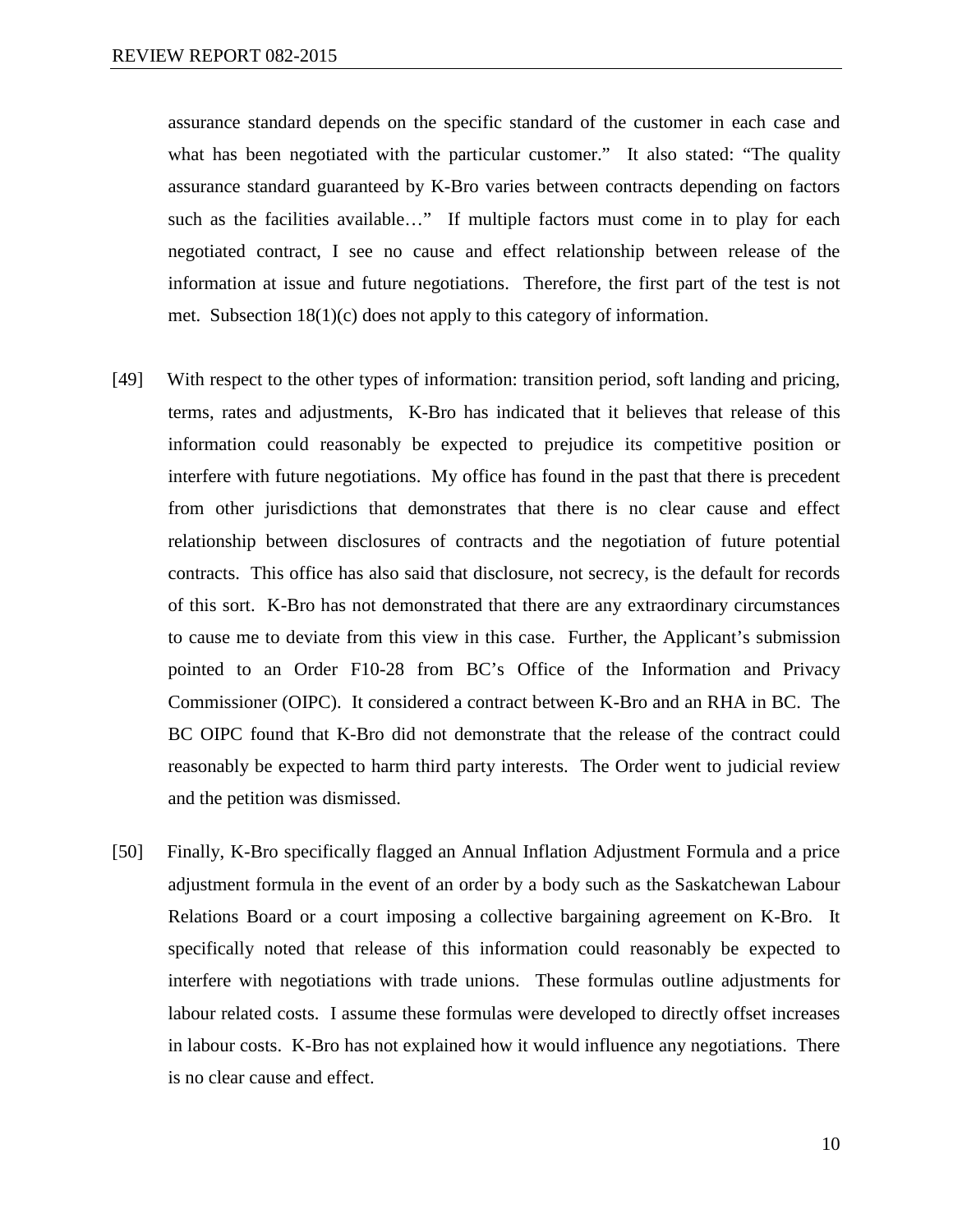[51] Subsection 18(1)(c) of LA FOIP does not apply to the MSA.

# **3. Do subsections 18(1)(a) and (b) of LA FOIP apply to the withheld portions of the MSA?**

- [52] K-Bro's submission indicates that if subsection  $18(1)(c)$  of LA FOIP did not apply to the MSA, it wanted the opportunity to make representations on subsections  $18(1)(a)$  and (b) of LA FOIP to the withheld portions of the MSA.
- [53] Subsections 18(1)(a) and (b) of LA FOIP state:

**18**(1) Subject to Part V and this section, a head shall refuse to give access to a record that contains:

(a) trade secrets of a third party;

(b) financial, commercial, scientific, technical or labour relations information that is supplied in confidence, implicitly or explicitly, to the local authority by a third party;

- [54] My office has established a three part test for subsection 18(1)(b) of LA FOIP as follows:
	- 1. Is the information financial, commercial, scientific, technical or labour relations information?
	- 2. Was the information supplied by the third party to a public body?
	- 3. Was the information supplied in confidence implicitly or explicitly?
- [55] Generally, my office has found in the past that similar information as to what has been withheld from the MSA would not meet the second part of the test. The contents of a contract involving the public body and a third party will not normally qualify as having been supplied by a third party. The provisions of a contract, in general, have been treated as *mutually generated*, rather than supplied by the third party, even where the contract is preceded by little or no negotiation or where the final agreement reflects information that originated from a single party.
- [56] K-Bro's submission says that Sunrise had no part in negotiating this contract as it was negotiated through 3sHealth. However, as noted earlier, 3sHealth was acting as a contractor to procure laundry services for Sunrise. Therefore, 3sHealth was acting as an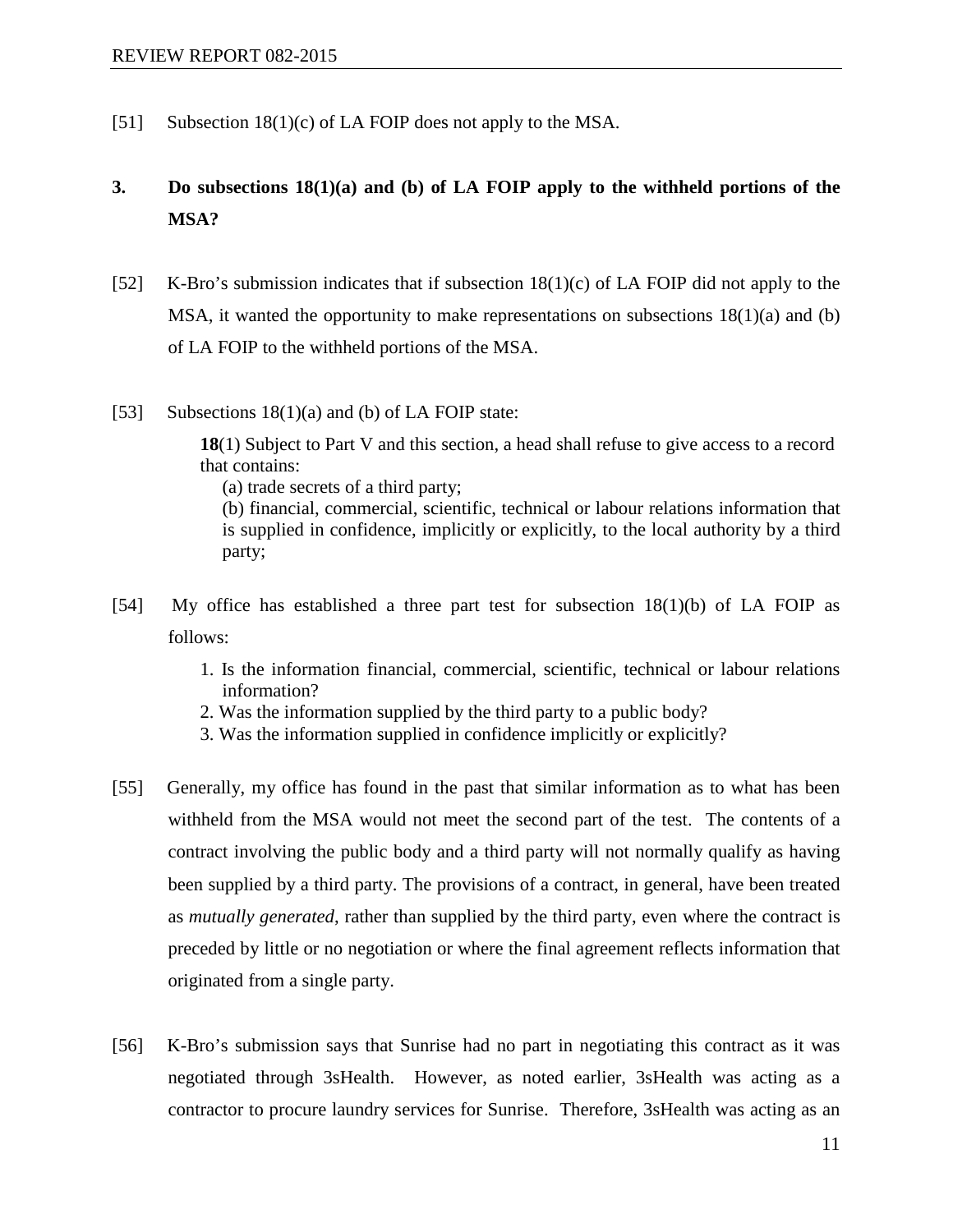extension of Sunrise. K-Bro did not "supply" the information to 3sHealth which was working on behalf of Sunrise, it was mutually generated. Therefore, the second part of the test is not met. Subsection 18(1)(b) of LA FOIP does not apply to the MSA.

- [57] With respect to subsection 18(1)(a) of LA FOIP, my office has defined trade secret as information, including a formula, pattern, compilation, program, device, product, method, technique or process:
	- i. that is used, or may be used, in business or for any commercial purpose;
	- ii. that derives independent economic value, actual or potential, from not being generally known to anyone who can obtain economic value from its disclosure or use;
	- iii. that is the subject of reasonable efforts to prevent it from becoming generally known; and
	- iv. the disclosure of which would result in significant harm or undue financial loss or gain.
- [58] The information must meet all of the above criteria to be considered a trade secret. Further, the third party must also be able to prove ownership or a proprietary interest in the trade secret or prove a claim of legal right to the information.
- [59] Order 315-1999 from the BC OIPC found that information in a contract in that case could not be a trade secret. It stated:

In my view, the negotiated agreements do not constitute "trade secrets" within the meaning of the Act. Even if I accept that the information in the agreements is used or may be used in business or for commercial advantage, I am unable to conclude that the information derives independent economic value from not being generally known. The evidence fails to establish what actual or potential economic value the negotiated information has, or how someone would derive economic value from that information. In view of my conclusion on this branch of the test, it is not necessary to consider whether the information was the subject of reasonable efforts to prevent disclosure and whether disclosure would result in harm or improper benefit.

[60] I am of the same view and in this case the second part of this test is not met. Subsection 18(1)(b) does not apply to the withheld portions of the MSA.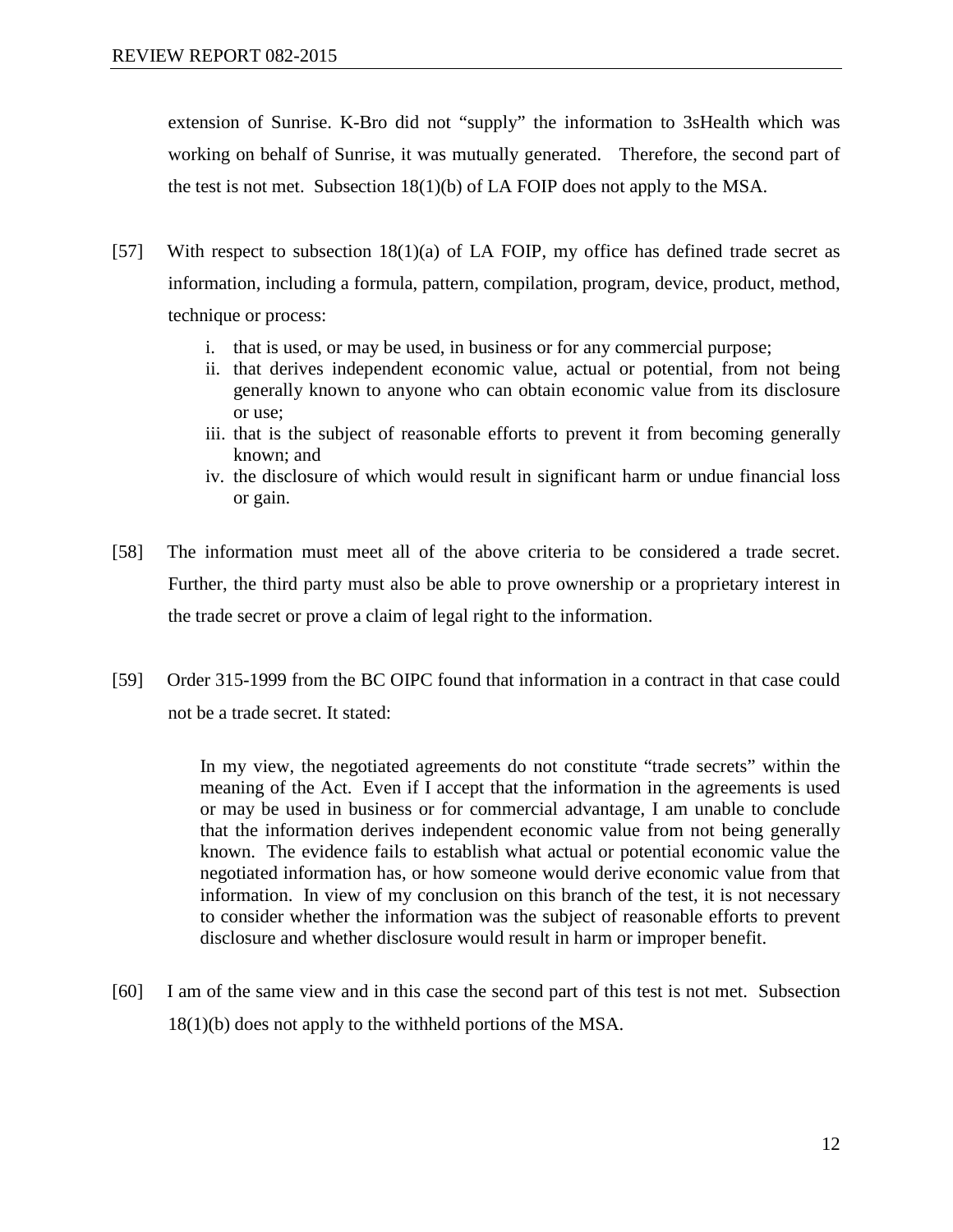### **PART B – CMT**

#### **4. Do subsections 18(1)(a), (b) and (c) of LA FOIP apply to the CMT?**

- [61] K-Bro has indicated that it believes that subsections  $18(1)(a)$ , (b) and (c) of LA FOIP also apply to the CMT. The tests for these subsections are outlined above.
- [62] The information in the CMT is the same pricing, terms, rates and adjustments information found in the MSA that was either withheld from or provided to the Applicant. For the same reasons noted above, subsections  $18(1)(a)$ , (b) and (c) do not apply to this information.

### **IV FINDINGS**

- [63] I find that the MSA is under the control of Sunrise.
- [64] I find that subsections  $18(1)(a)$ , (b) and (c) of LA FOIP do not apply to the MSA or the CMT.

### **V RECOMMENDATIONS**

- [65] I recommend that Sunrise provide a copy of the MSA to the Applicant. This should occur 30 days after Sunrise gives its written decision to the Third Party pursuant to sections 45 and 46 of LA FOIP.
- [66] I recommend that Sunrise provide a copy of the CMT to the Applicant. This should occur 30 days after Sunrise gives its written decision to the Third Party pursuant to sections 45 and 46 of LA FOIP.